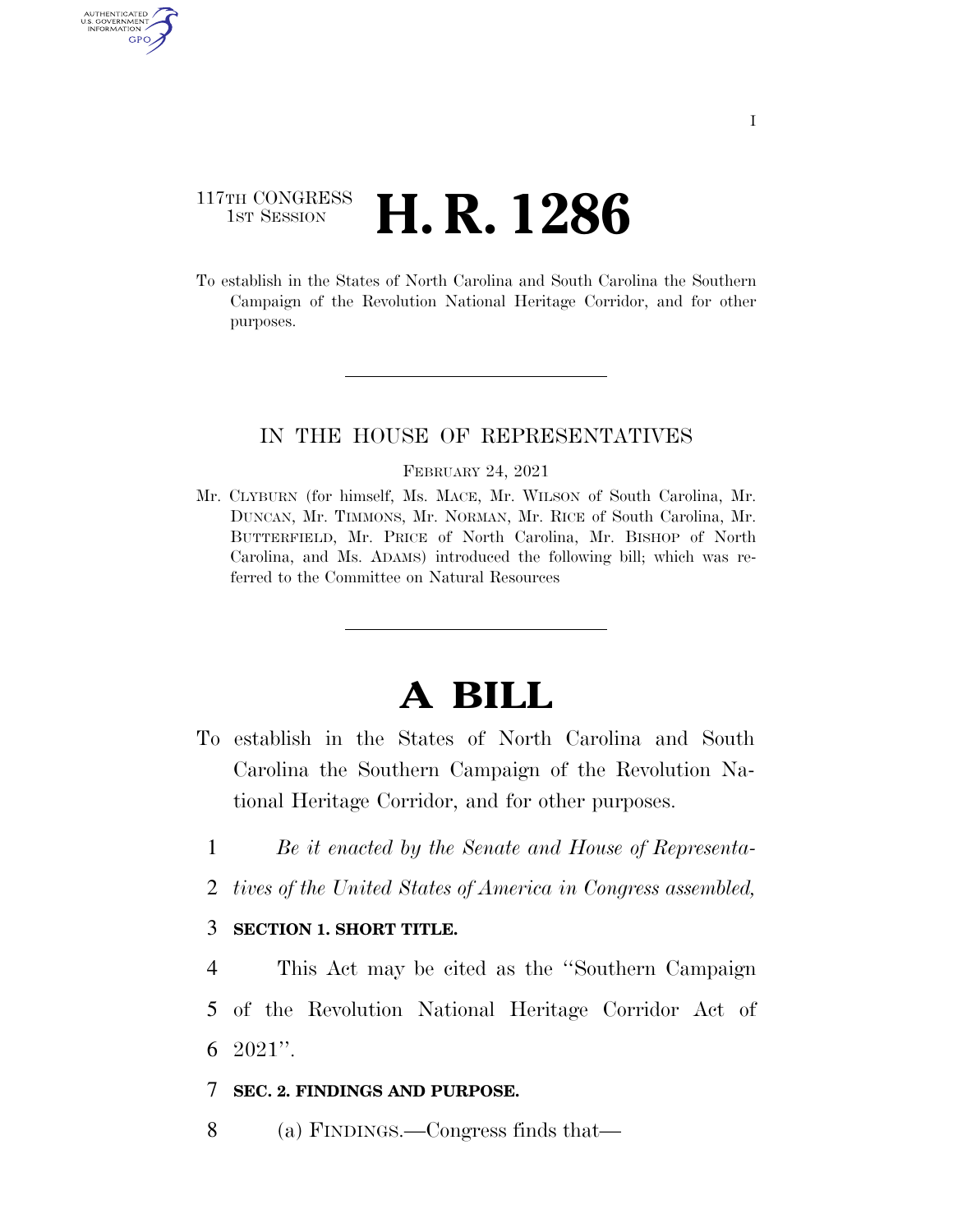(1) in accordance with the Study, the Southern Campaign of the Revolution National Heritage Cor- ridor, an 8-mile-wide corridor, provides operational efficiency in connecting the greatest concentration of the Carolinas' Revolutionary War sites including battlefields, historic communities, farmsteads, and landscapes that reflect the cultural and natural envi- ronments of North Carolina and South Carolina in the latter half of the 18th century; (2) there is a national interest in protecting, conserving, restoring, promoting, and interpreting the benefits of the Corridor for the residents of, and visitors to, the Corridor; (3) a primary responsibility for conserving, pre- serving, protecting, and promoting the benefits re- sides with the Managing Entity having jurisdiction over the Corridor; and (4) in view of the longstanding Federal practice of assisting States in creating, protecting, con- serving, preserving, and interpreting areas of signifi- cant natural and cultural importance, and in view of 22 the national significance of the Corridor, the Federal Government has an interest in assisting the States and the Managing Entity in fulfilling the respon-sibilities described in paragraph (3).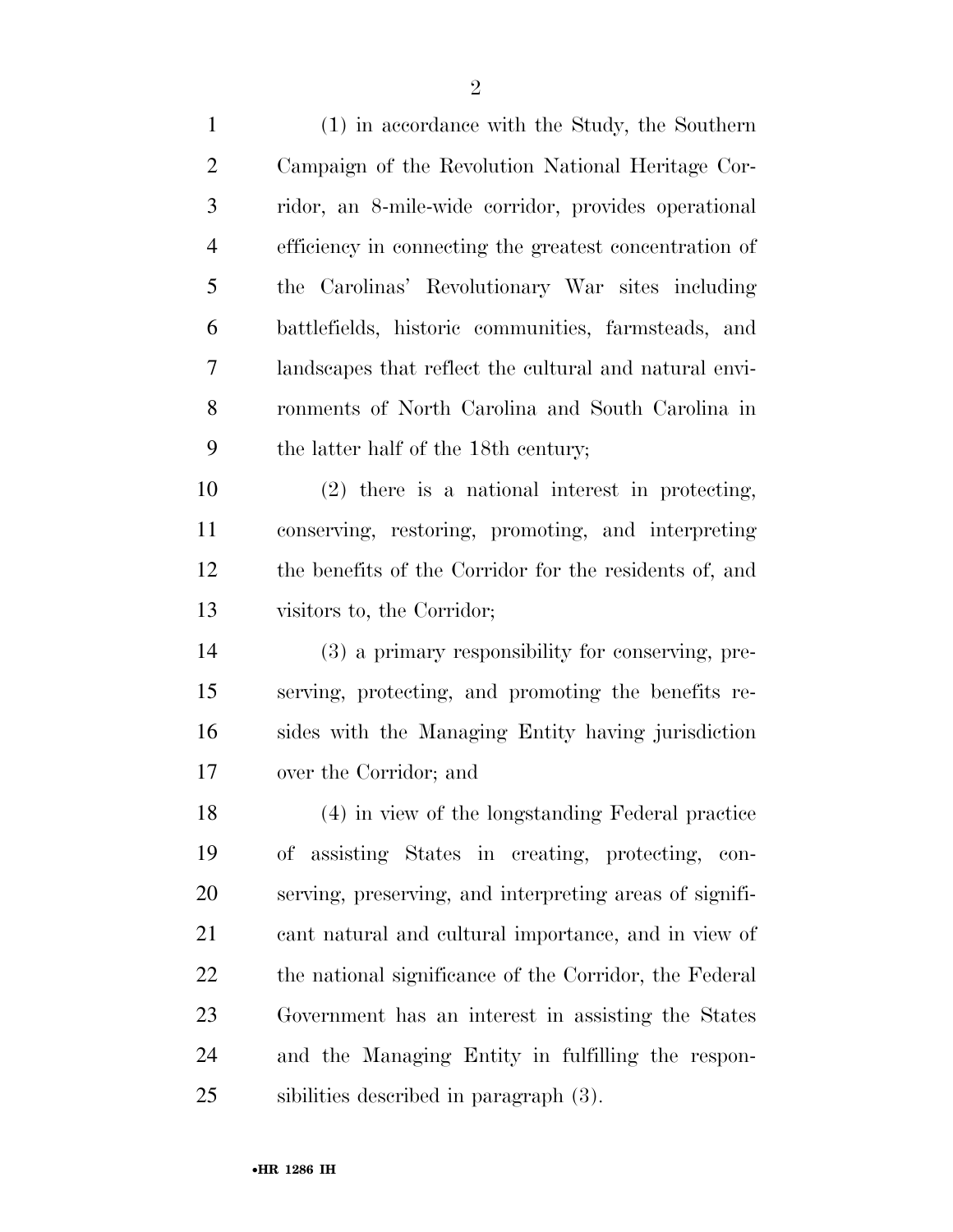(b) PURPOSES.—The purposes of this Act are—

 (1) to protect, preserve, conserve, restore, pro- mote, interpret, and make available for the benefit of the public the historic, cultural, and natural re-sources of the Corridor;

 (2) to encourage and support, through financial and technical assistance, the Managing Entity in the development of a Management Action Plan for the Corridor to ensure coordinated public and private action in the Corridor in a manner consistent with subsection (a);

 (3) to provide, during the development of an in- tegrated Corridor Management Action Plan, Federal financial and technical assistance for the protection, preservation, and conservation of land and water areas in the Corridor that are in danger of being ad-versely affected or destroyed;

 (4) to encourage and assist Managing Entity to identify the full range of public and private technical and financial assistance programs and services avail- able to implement the Corridor Management Action Plan; and

 (5) to encourage adequate coordination of all government programs affecting the historic, cultural, and natural resources of the Corridor.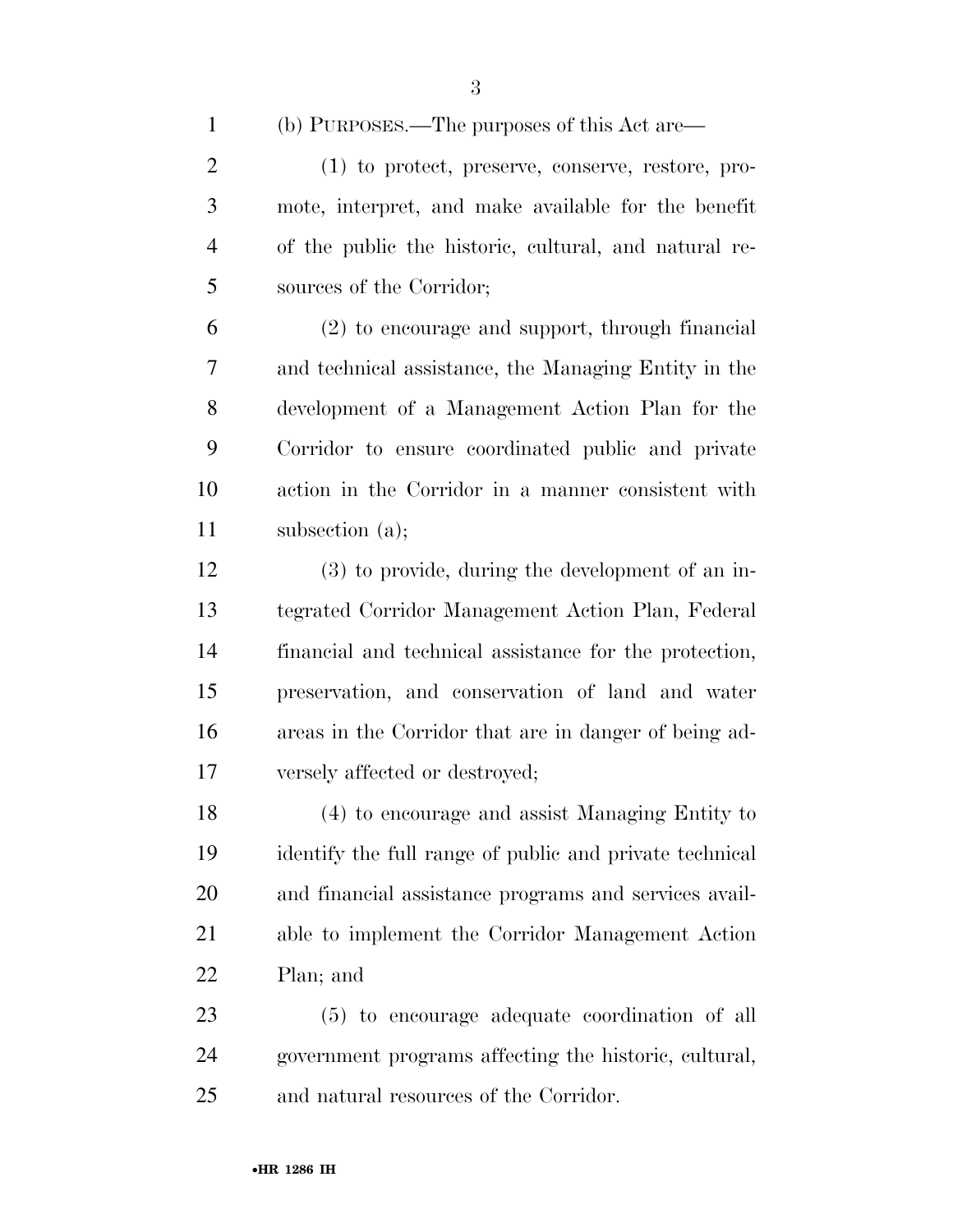## **SEC. 3. DEFINITIONS.**

In this Act:

| 3              | (1) CORRIDOR.—The term "Corridor" means               |
|----------------|-------------------------------------------------------|
| $\overline{4}$ | the Southern Campaign of the Revolution National      |
| 5              | Heritage Corridor established by section $4(a)$ .     |
| 6              | (2) CORRIDOR MANAGEMENT ACTION PLAN.                  |
| 7              | term "Corridor Management Action Plan"<br>The         |
| 8              | means the management action plan developed under      |
| 9              | section 6.                                            |
| 10             | (3) MANAGEMENT ENTITY.—The term "Man-                 |
| 11             | agement Entity" means the University of South         |
| 12             | Carolina as established under section 4.              |
| 13             | (4) SECRETARY.—The term "Secretary" means             |
| 14             | the Secretary of the Interior.                        |
| 15             | (5) STATES.—The term "States" mean the                |
| 16             | States of North Carolina and South Carolina.          |
| 17             | $(6)$ STUDY.—The term "Study" means the De-           |
| 18             | partment of the Interior, National Park Service       |
| 19             | (NPS)'s July 2015 Southern Campaign of the Revo-      |
| 20             | lution National Heritage Area Suitability/Feasibility |
| 21             | Study.                                                |
| 22             | (7) MAP.—The term "map" means the map                 |
| 23             | provided in the Study: Appendix C: Corridor Maps,     |
| 24             | page 93, "Map 1: Proposed National Heritage Area      |
| 25             | Corridor".                                            |

•**HR 1286 IH**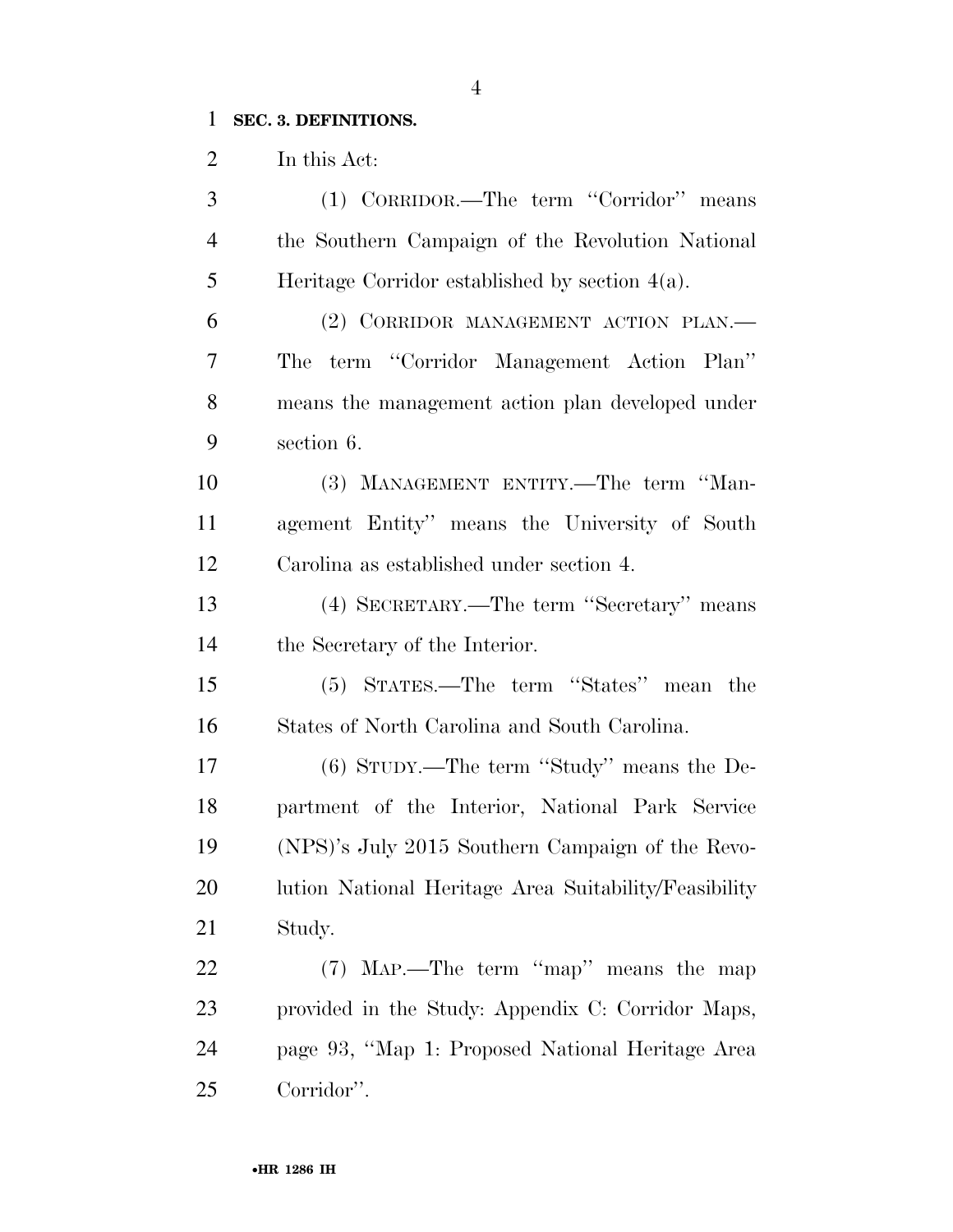(a) ESTABLISHMENT.—There is established in the States the Southern Campaign of the Revolution National Heritage Corridor.

 (b) BOUNDARIES.—The Corridor shall consist of the area depicted on the map. The Corridor shall be specified in detail in the Corridor Management Action Plan.

 (c) MAP.—A map of the Corridor shall be on file and available for public inspection in the appropriate offices of—

(1) the National Park Service; and

(2) the Management Entity.

 (d) ADDITION.—Additional areas of the States out- side the Corridor boundaries may be added to the Corridor by the Secretary at the request of the Management Entity. (e) MANAGEMENT ENTITY.—The Management Enti-ty for the Corridor shall be The University of South Caro-

lina, a public research university.

#### **SEC. 5. ADMINISTRATION.**

 (a) AUTHORITIES.—To carry out the management plan, the Secretary, acting through the management enti- ty, may use amounts made available under this section to—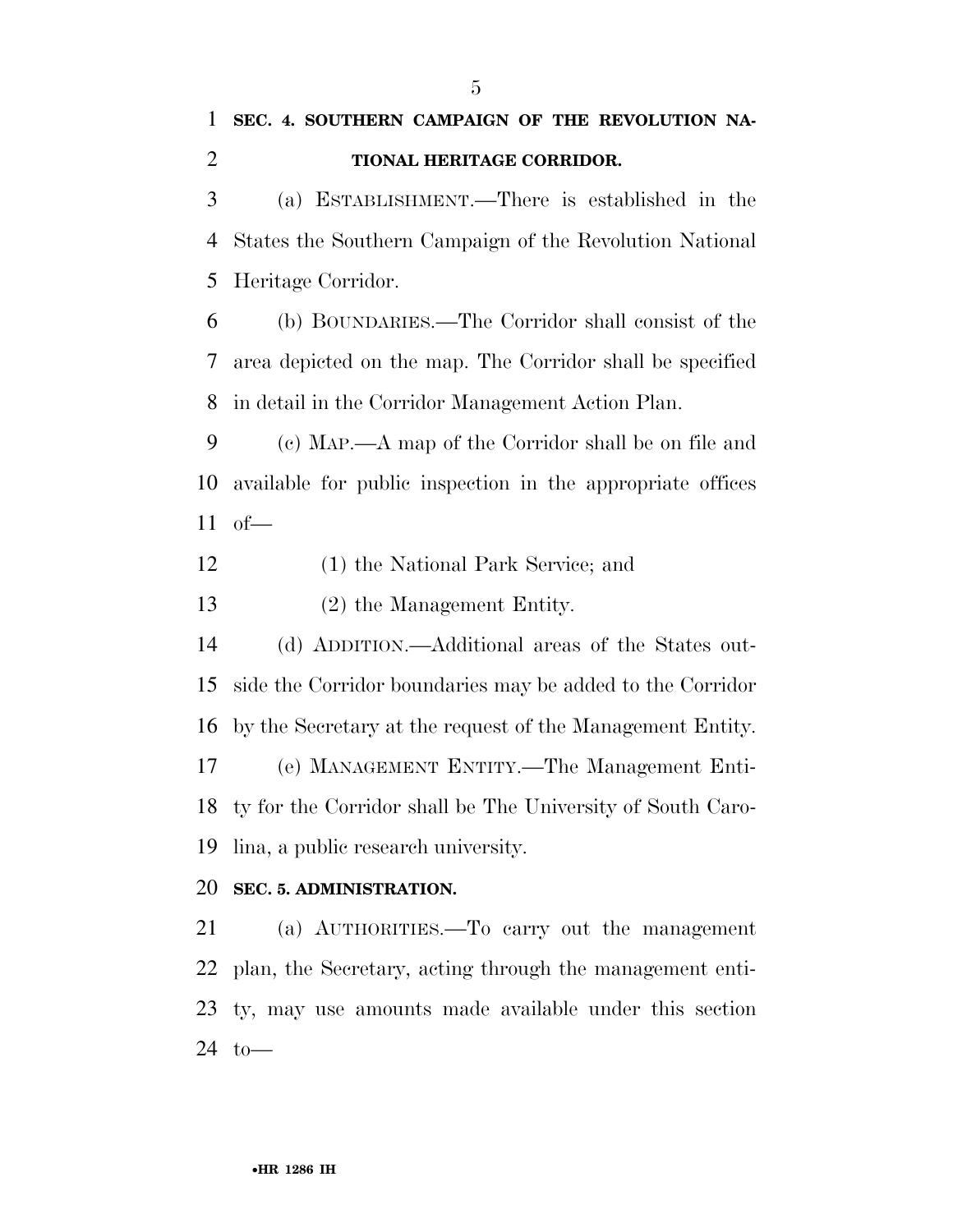| $\mathbf{1}$   | (1) make grants to the States or a political sub-       |
|----------------|---------------------------------------------------------|
| $\overline{2}$ | division of the States, nonprofit organizations, and    |
| 3              | other persons;                                          |
| $\overline{4}$ | (2) enter into cooperative agreements with, or          |
| 5              | provide technical assistance to, the States or a polit- |
| 6              | ical subdivision of the States, nonprofit organiza-     |
| 7              | tions, and other interested parties;                    |
| 8              | (3) hire and compensate staff, which shall in-          |
| 9              | clude individuals with expertise in natural, cultural,  |
| 10             | and historical resources protection, and heritage pro-  |
| 11             | gramming;                                               |
| 12             | (4) obtain money or services from any source            |
| 13             | including any that are provided under any other         |
| 14             | Federal law or program;                                 |
| 15             | (5) contract for goods or services; and                 |
| 16             | $(6)$ undertake to be a catalyst for any other ac-      |
| 17             | tivity that furthers the Corridor and is consistent     |
| 18             | with the approved Corridor Management Action            |
| 19             | Plan.                                                   |
| 20             | (b) DUTIES.—The management entity shall—                |
| 21             | $(1)$ in accordance with section 6, prepare and         |
| 22             | submit a Corridor Management Action Plan for the        |

Corridor to the Secretary;

•**HR 1286 IH**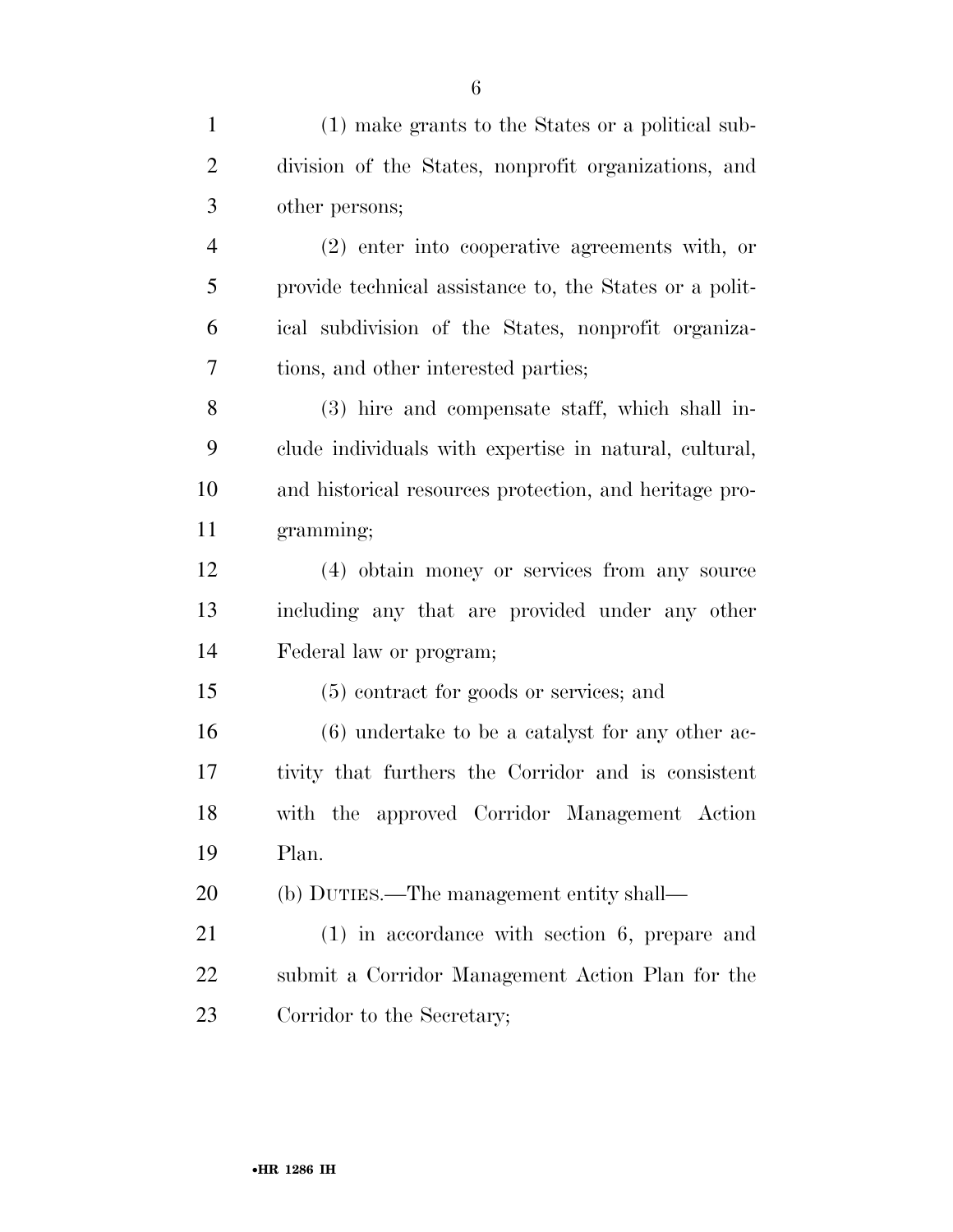| $\mathbf{1}$   | (2) assist units of local government, regional      |
|----------------|-----------------------------------------------------|
| $\overline{2}$ | planning organizations, and nonprofit organizations |
| 3              | in carrying out the approved management plan by—    |
| $\overline{4}$ | (A) carrying out programs and projects              |
| 5              | that recognize, protect, and enhance important      |
| 6              | resource values in the Corridor;                    |
| 7              | (B) establishing and maintaining interpre-          |
| 8              | tive exhibits and programs in the Corridor;         |
| 9              | (C) developing recreational and educational         |
| 10             | opportunities in the Corridor;                      |
| 11             | (D) increasing public awareness of, and             |
| 12             | appreciation for, natural, historical, scenic, and  |
| 13             | cultural resources of the Corridor;                 |
| 14             | (E) protecting and restoring historic sites         |
| 15             | and buildings in the Corridor that are con-         |
| 16             | sistent with Corridor themes;                       |
| 17             | (F) ensuring that clear, consistent, and ap-        |
| 18             | propriate signs identifying points of public ac-    |
| 19             | cess, and sites of interest are posted throughout   |
| 20             | the Corridor; and                                   |
| 21             | (G) promoting a wide range of partner-              |
| 22             | ships among governments, organizations, and         |
| 23             | individuals to further the Corridor;                |
| 24             | (3) consider the interests of diverse units of      |
| 25             | government, businesses, organizations, and individ- |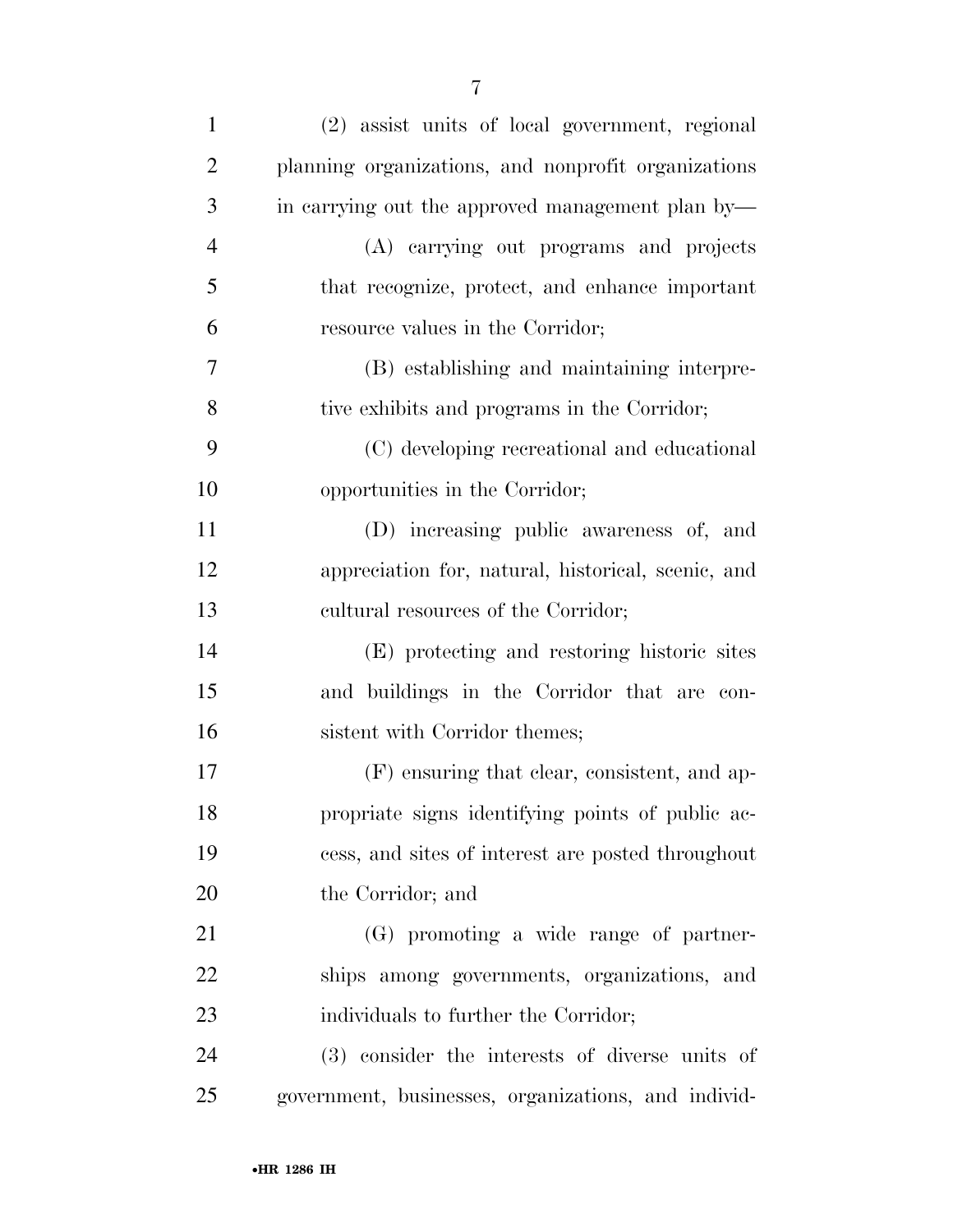| $\mathbf{1}$   | uals in the Corridor in the preparation and imple- |
|----------------|----------------------------------------------------|
| $\mathfrak{2}$ | mentation of the Corridor Management Action Plan;  |
| 3              | (4) conduct meetings open to the public at least   |
| $\overline{4}$ | semianmually regarding the development and imple-  |
| 5              | mentation of the Corridor Management Plan;         |
| 6              | (5) for any year that Federal funds have been      |
| 7              | received under this section—                       |
| 8              | (A) submit an annual report to the Sec-            |
| 9              | retary that describes the activities, expenses,    |
| 10             | and income of the management entity (includ-       |
| 11             | ing grants to any other entities during the year   |
| 12             | that the report is made);                          |
| 13             | (B) make available to the Secretary for            |
| 14             | audit all records relating to the expenditure of   |
| 15             | the funds and any matching funds; and              |
| 16             | (C) require, with respect to all agreements        |
| 17             | authorizing expenditure of Federal funds by        |
| 18             | other organizations, that the organizations re-    |
| 19             | ceiving the funds make available to the Sec-       |
| 20             | retary for audit all records concerning the ex-    |
| 21             | penditure of the funds; and                        |
| 22             | (6) encourage by appropriate means economic        |
| 23             | viability that is consistent with the Corridor.    |
| 24             | (c) PROHIBITION ON THE ACQUISITION OF REAL         |
| 25             | PROPERTY.—The management entity shall not use Fed- |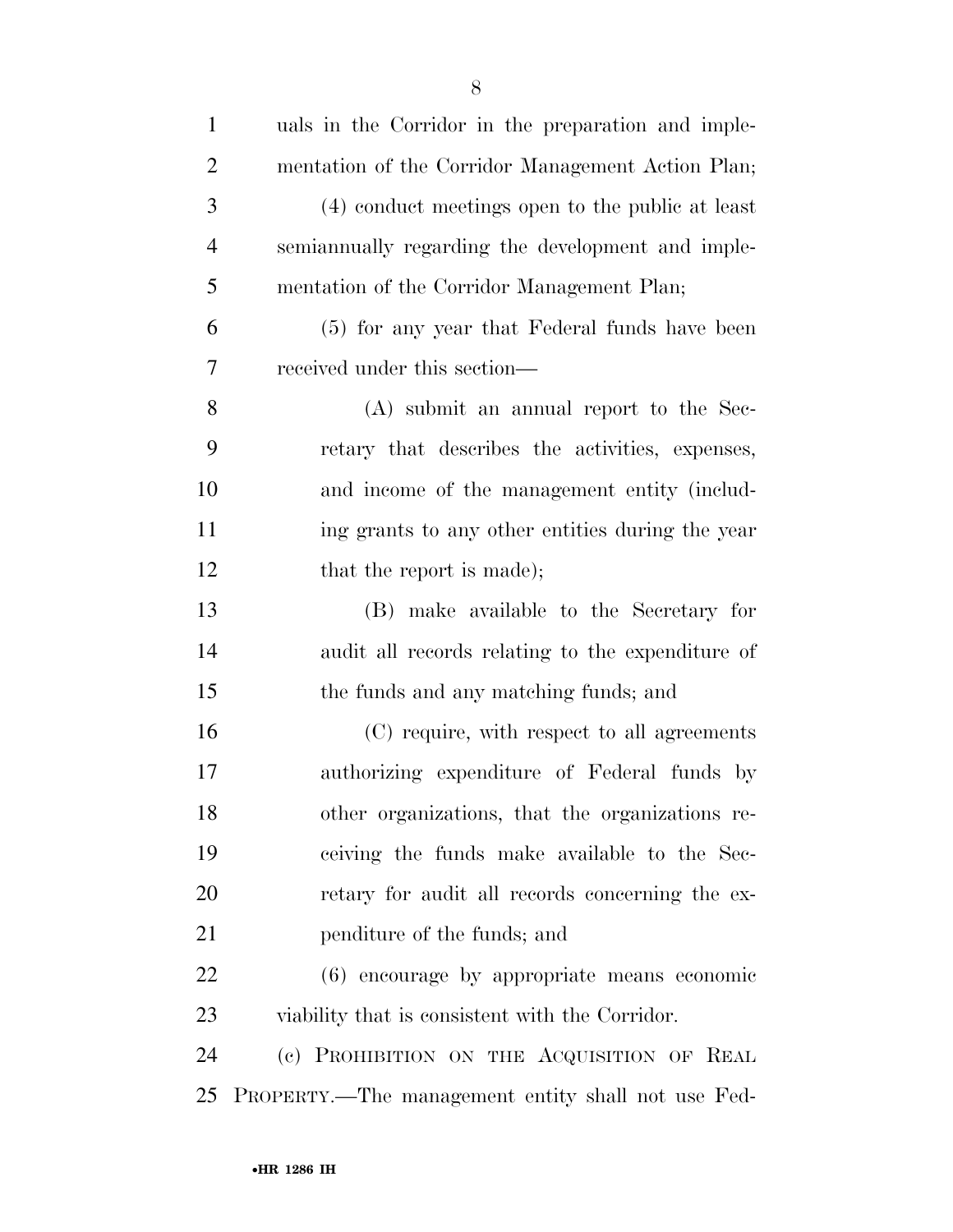eral funds made available under this section to acquire real property or any interest in real property.

#### **SEC. 6. CORRIDOR MANAGEMENT ACTION PLAN.**

 (a) IN GENERAL.—Not later than 3 years after the date of enactment of this Act, the Management Entity shall submit to the Secretary for approval a proposed Cor-ridor Management Action Plan for the Corridor.

 (b) REQUIREMENTS.—The Corridor Management Ac-tion Plan shall—

 (1) determine the boundaries of the Corridor 11 adherent to section 4(b);

 (2) incorporate an integrated and cooperative approach for the protection, enhancement, and inter- pretation of the natural, cultural, historic, scenic, and recreational resources of the Corridor;

 (3) take into consideration Federal, State, local, and Tribal plans and treaty rights;

(4) include—

(A) an inventory of—

 (i) the resources located in the Cor-21 ridor; and

 (ii) any other property in the Corridor that—

 (I) is related to the themes of the Corridor; and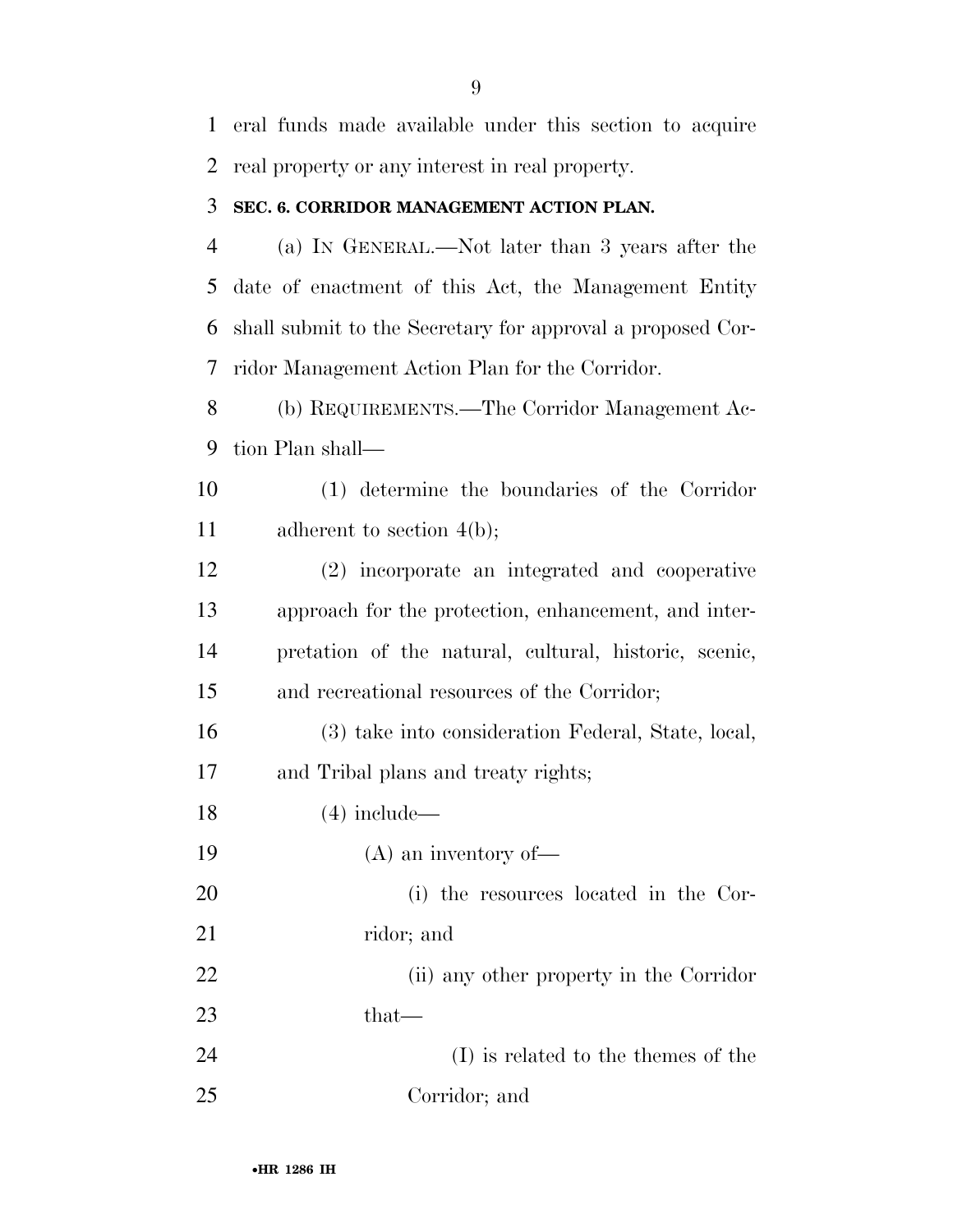| $\mathbf{1}$   | (II) should be preserved, re-                      |
|----------------|----------------------------------------------------|
| $\overline{2}$ | stored, managed, or maintained be-                 |
| 3              | cause of the significations of the prop-           |
| $\overline{4}$ | erty;                                              |
| 5              | (B) comprehensive policies, strategies, and        |
| 6              | recommendations for conservation, funding,         |
| $\overline{7}$ | management, and development of the Corridor;       |
| 8              | (C) a description of the actions that the          |
| 9              | Federal Government, State, Tribal, and local       |
| 10             | governments, private organizations, and individ-   |
| 11             | uals have agreed to take to protect the natural,   |
| 12             | historical, cultural, scenic, and recreational re- |
| 13             | sources of the Corridor;                           |
| 14             | (D) a program of implementation for the            |
| 15             | Corridor Management Action Plan by the man-        |
| 16             | agement entity that includes a description of—     |
| 17             | (i) actions to facilitate ongoing col-             |
| 18             | laboration among partners to promote               |
| 19             | plans for resource protection, restoration,        |
| 20             | and construction; and                              |
| 21             | (ii) specific commitments for imple-               |
| 22             | mentation that have been made by the               |
| 23             | management entity or any government, or-           |
| 24             | ganization, or individual for the first 5          |
| 25             | years of operation;                                |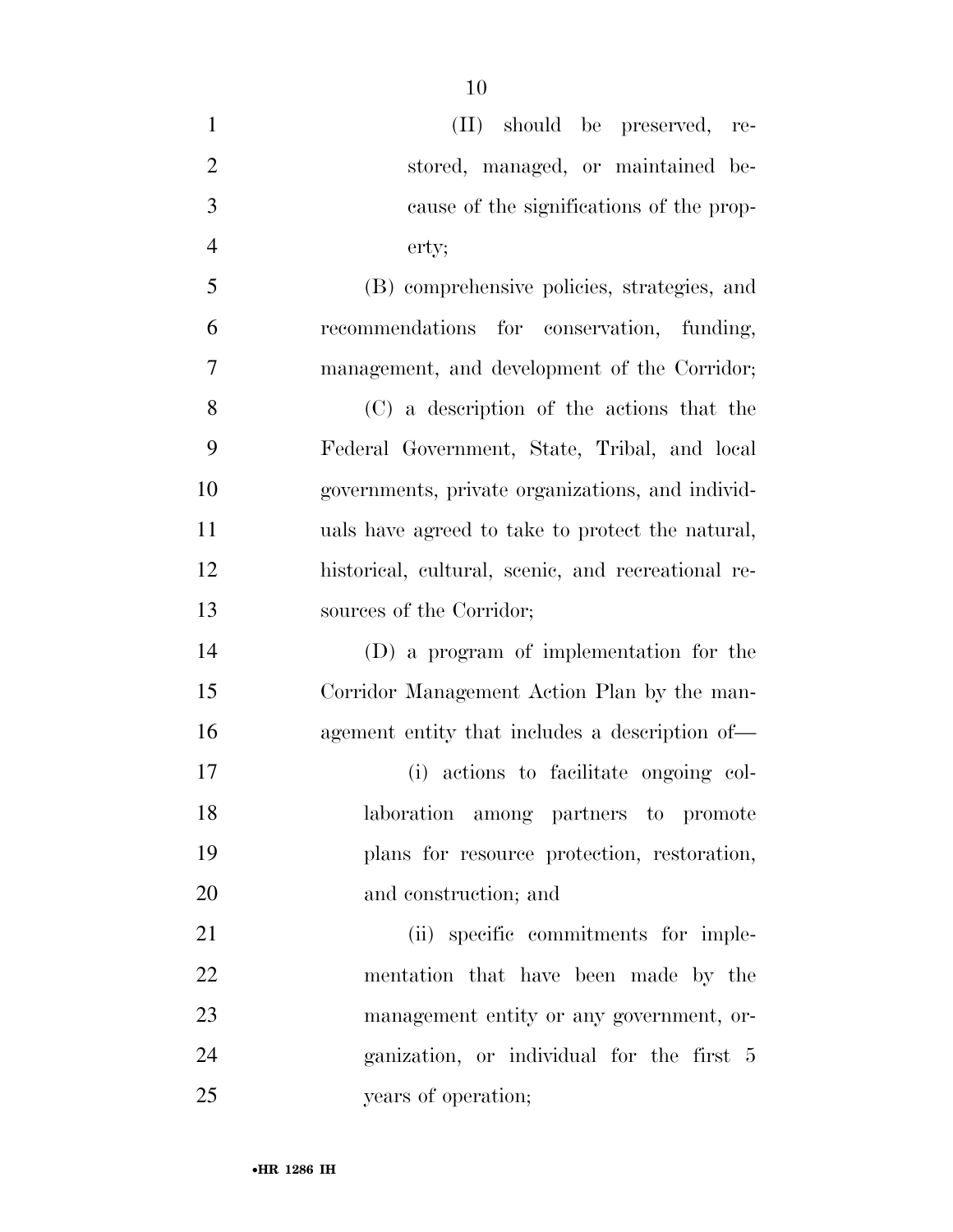| $\mathbf{1}$   | (E) the identification of sources of funding               |
|----------------|------------------------------------------------------------|
| $\overline{2}$ | for carrying out the management plan;                      |
| 3              | analysis and recommendations<br>(F)<br>for                 |
| $\overline{4}$ | means by which Federal, State, local, and Trib-            |
| 5              | al programs, including the role of the National            |
| 6              | Park Service in the Corridor, may best be co-              |
| 7              | ordinated to carry out this subsection; and                |
| 8              | (G) an interpretative plan for the Corridor;               |
| 9              | and                                                        |
| 10             | (5) recommend policies and strategies for re-              |
| 11             | source management that consider and detail the ap-         |
| 12             | plication of appropriate land and water management         |
| 13             | techniques, including the development of intergov-         |
| 14             | ernmental and interagency cooperative agreements           |
| 15             | to protect the natural, historical, cultural, edu-         |
| 16             | cational, scenic, and recreational resources of the        |
| 17             | Corridor.                                                  |
| 18             | (c) DEADLINE.—If a proposed management plan is             |
| 19             | not submitted to the Secretary by the date that is 3 years |
| 20             | after the date of enactment of this Act, the management    |
| 21             | entity shall be ineligible to receive additional funding   |
| 22             | under this section until the date that the Secretary re-   |
| 23             | ceives and approves the management plan.                   |
| 24             | (d) APPROVAL OR DISAPPROVAL OF MANAGEMENT                  |
| 25             | $PLAN$ .                                                   |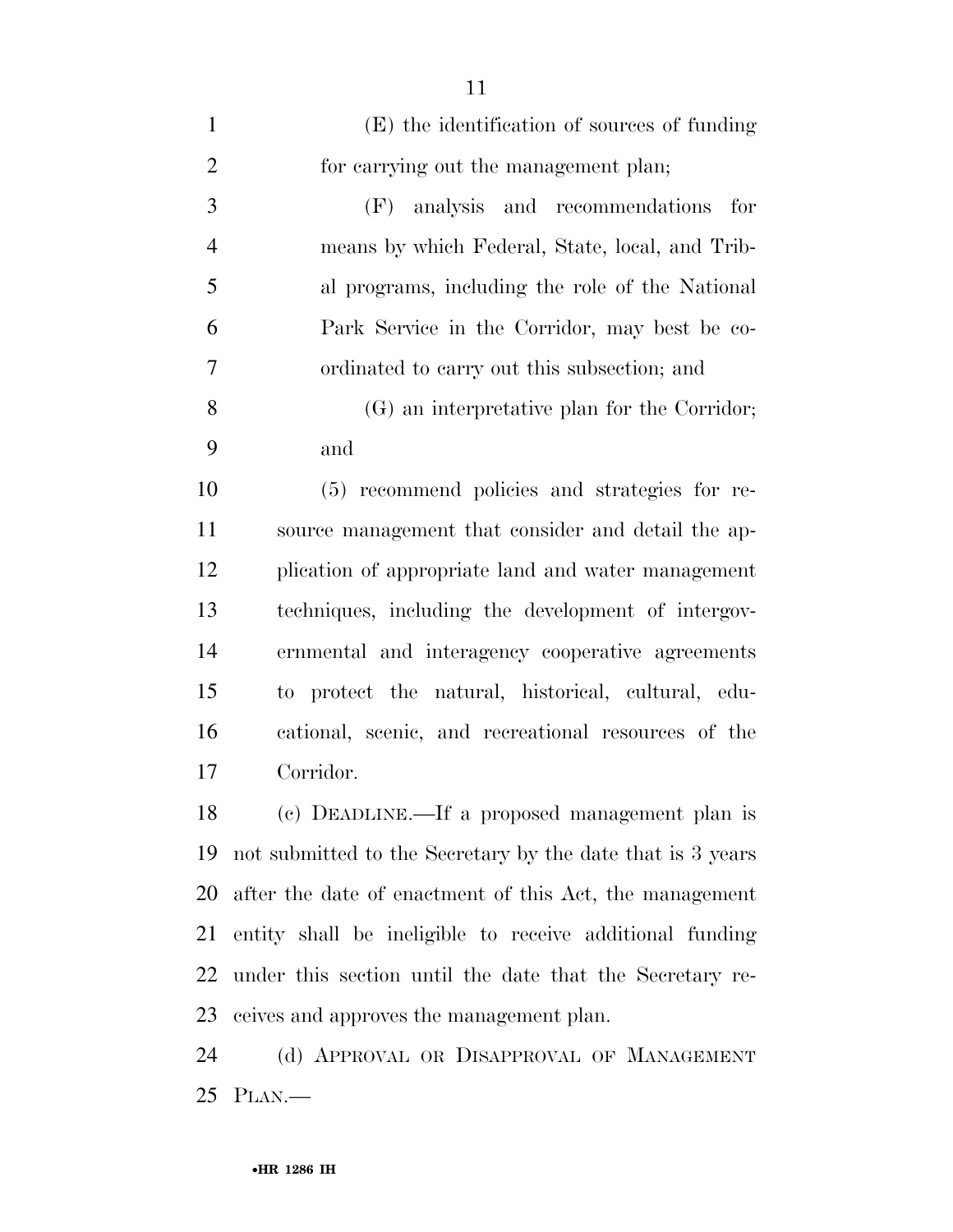| $\mathbf{1}$   | (1) IN GENERAL.—Not later than 180 days               |
|----------------|-------------------------------------------------------|
| $\overline{2}$ | after the date of receipt of the management plan the  |
| 3              | Secretary, in consultation with State and Tribal gov- |
| 4              | ernments, shall approve or disapprove the manage-     |
| 5              | ment plan.                                            |
| 6              | (2) CRITERIA FOR APPROVAL.—In determining             |
| 7              | whether to approve the management plan, the Sec-      |
| 8              | retary shall consider whether—                        |
| 9              | (A) the management entity is representa-              |
| 10             | tive of the diverse interests of the Corridor, in-    |
| 11             | cluding Federal, State, Tribal, and local govern-     |
| 12             | ments, natural and historic resources protection      |
| 13             | organizations, educational institutions, busi-        |
| 14             | nesses, recreational organizations;                   |
| 15             | (B) the management entity has afforded                |
| 16             | adequate opportunity, including public hearings,      |
| 17             | for public and governmental involvement in the        |
| 18             | preparation of the management plan;                   |
| 19             | (C) the resource preservation and interpre-           |
| 20             | tation strategies contained in the management         |
| 21             | plan would adequately protect the natural, his-       |
| 22             | torical, and cultural resources of the Corridor;      |
| 23             | and                                                   |
| 24             | (D) the Secretary has received adequate               |
| 25             | assurances from appropriate State and local of-       |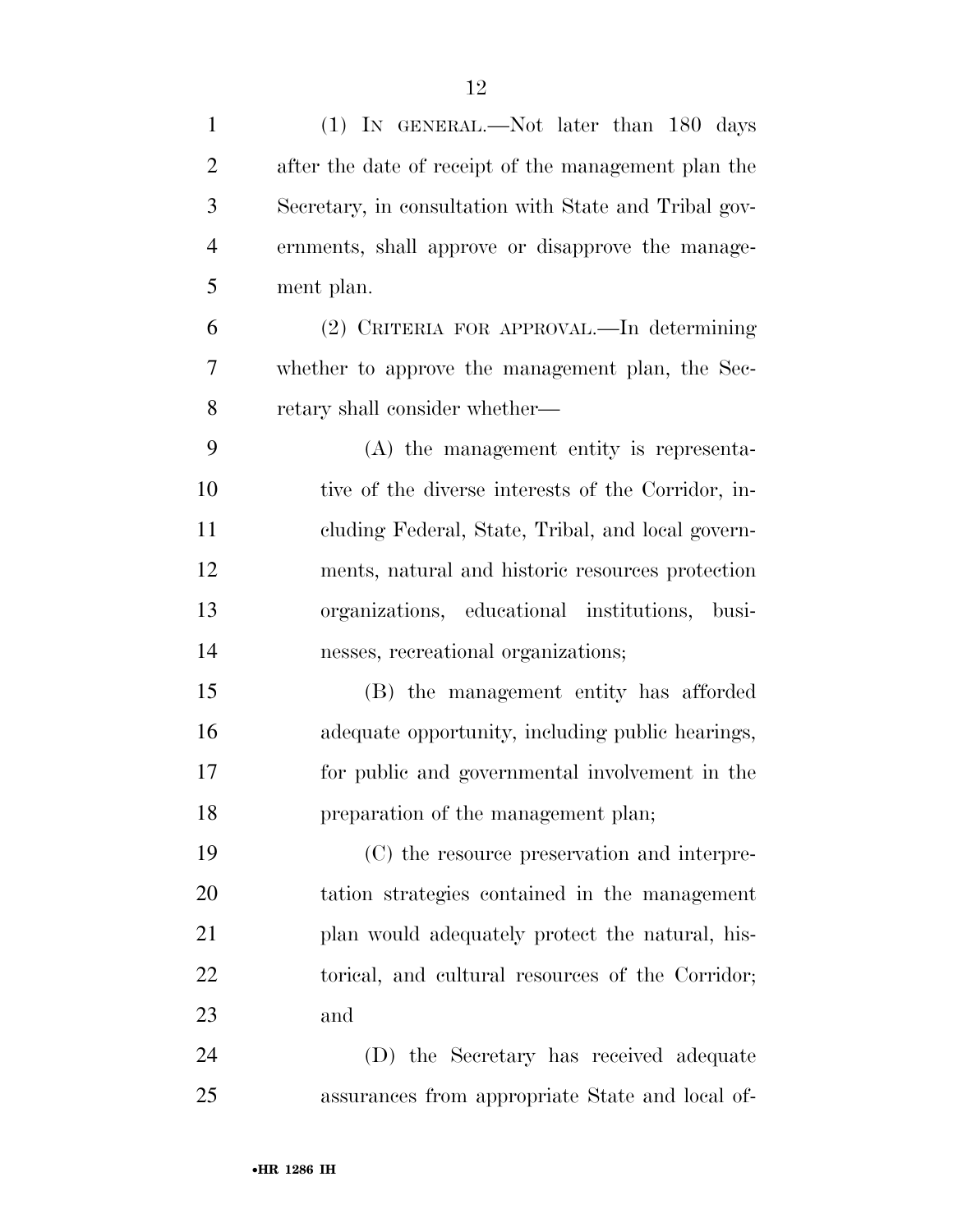| $\mathbf{1}$   | ficials whose support is needed to ensure the ef- |
|----------------|---------------------------------------------------|
| $\overline{2}$ | fective implementation of the State and local     |
| 3              | aspects of the plan.                              |
| $\overline{4}$ | (3) ACTION FOLLOWING DISAPPROVAL.—If the          |
| 5              | Secretary disapproves the management plan, the    |
| 6              | Secretary shall—                                  |
| $\overline{7}$ | (A) advise the management entity in writ-         |
| 8              | ing of the reasons for the disapproval;           |
| 9              | (B) make recommendations for revisions to         |
| 10             | the management plan; and                          |
| 11             | $(C)$ not later than 180 days after the re-       |
| 12             | ceipt of any proposed revision of the manage-     |
| 13             | ment plan from the management entity, ap-         |
| 14             | prove or disapprove the proposed revision.        |
| 15             | (4) AMENDMENTS.—                                  |
| 16             | (A) IN GENERAL.—The Secretary shall ap-           |
| 17             | prove or disapprove each amendment to the         |
| 18             | management plan that the Secretary determines     |
| 19             | make a substantial change to the management       |
| 20             | plan.                                             |
| 21             | (B) USE OF FUNDS.—The management                  |
| 22             | entity shall not use Federal funds authorized by  |
| 23             | this subtitle to carry out any amendments to      |
| 24             | the management plan until the Secretary has       |
| 25             | approved the amendments.                          |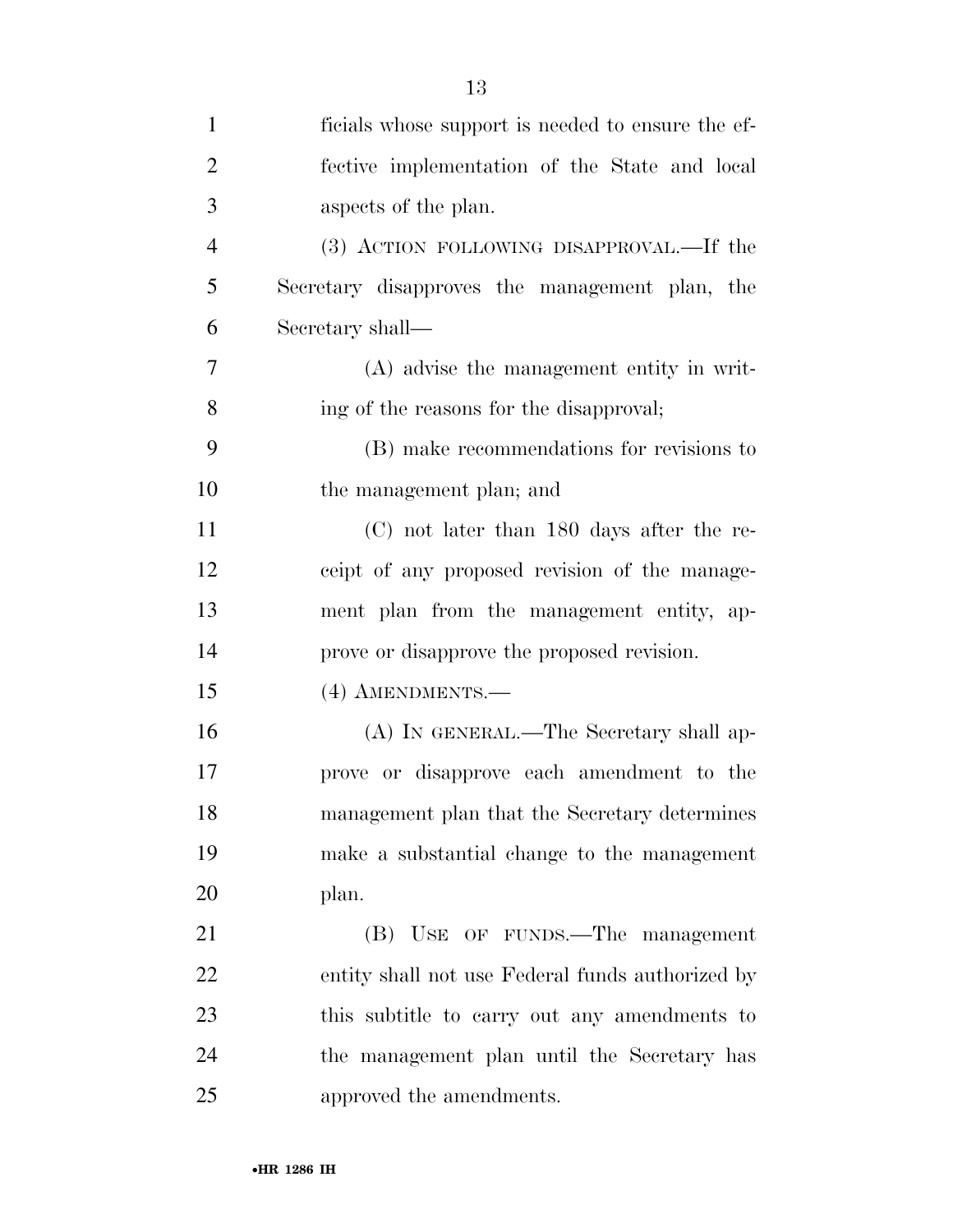#### **SEC. 7. RELATIONSHIP TO OTHER FEDERAL AGENCIES.**

 (a) IN GENERAL.—Nothing in this section affects the authority of a Federal agency to provide technical or fi-nancial assistance under any other law.

 (b) CONSULTATION AND COORDINATION.—The head of any Federal agency planning to conduct activities that may have an impact on the Heritage Area is encouraged to consult and coordinate the activities with the Secretary and the management entity to the maximum extent prac-ticable.

 (c) OTHER FEDERAL AGENCIES.—Nothing in this section—

 (1) modifies, alters, or amends any law or regu- lation authorizing a Federal agency to manage Fed- eral land under the jurisdiction of the Federal agen-cy;

 (2) limits the discretion of a Federal land man- ager to implement an approved land use plan within the boundaries of the Heritage Area; or

 (3) modifies, alters, or amends any authorized use of Federal land under the jurisdiction of a Fed-eral agency.

**SEC. 8. PRIVATE PROPERTY AND REGULATORY PROTEC-**

- **TIONS.**
- Nothing in this Act—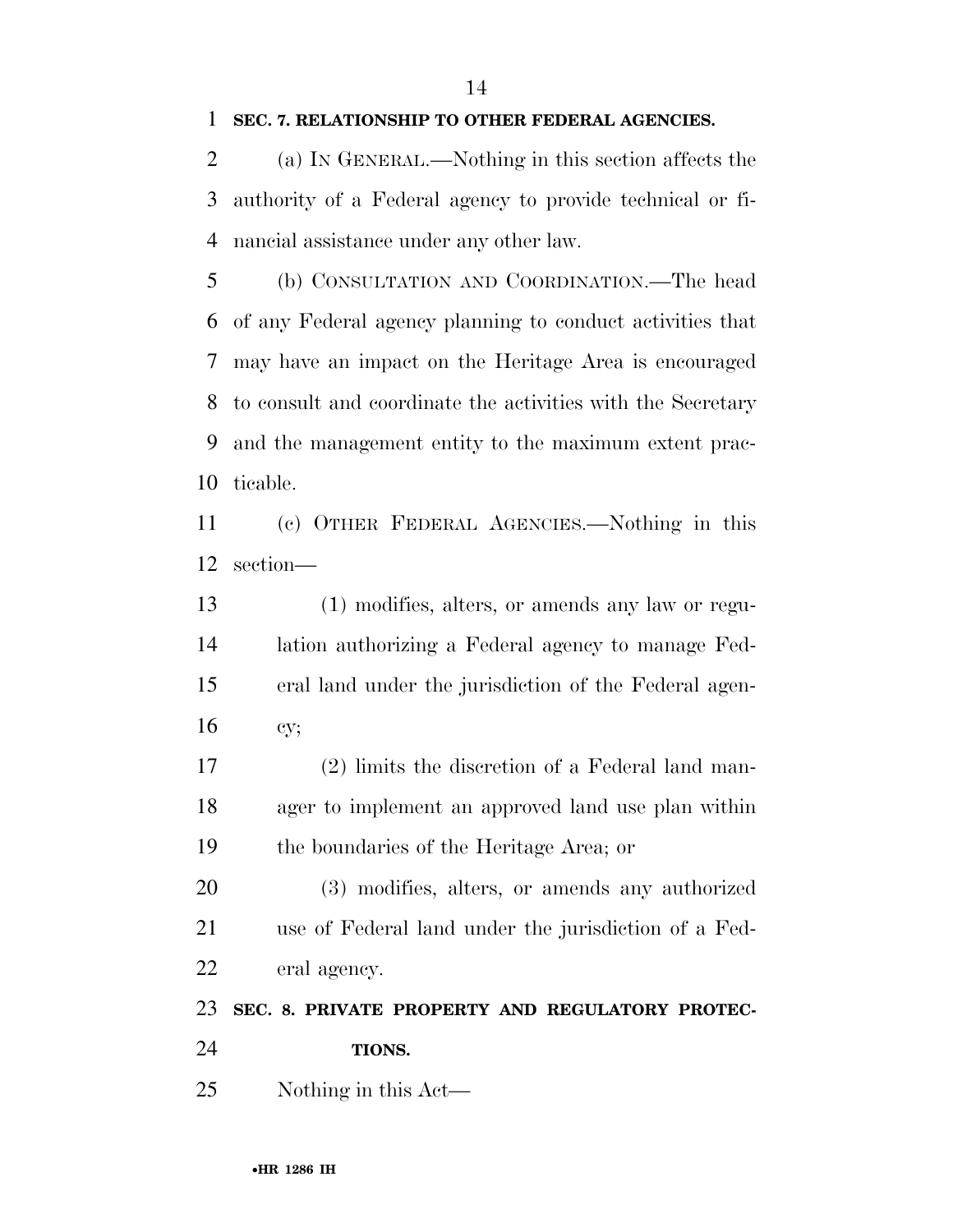(1) abridges the rights of any property owner (whether public or private), including the right to re- frain from participating in any plan, project, pro- gram, or activity conducted within the Heritage Area;

 (2) requires any property owner to permit pub- lic access (including access by Federal, State, or local agencies) to the property of the property owner, or to modify public access or use of property of the property owner under any other Federal, State, or local law;

 (3) alters any duly adopted land use regulation, approved land use plan, or other regulatory author- ity of any Federal, State, or local agency, or conveys any land use or other regulatory authority to the management entity;

 (4) authorizes or implies the reservation or ap-propriation of water or water rights;

 (5) diminishes the authority of the State to manage fish and wildlife, including the regulation of fishing and hunting within the Heritage Area; or

 (6) creates any liability, or affects any liability under any other law, of any private property owner with respect to any person injured on the private property.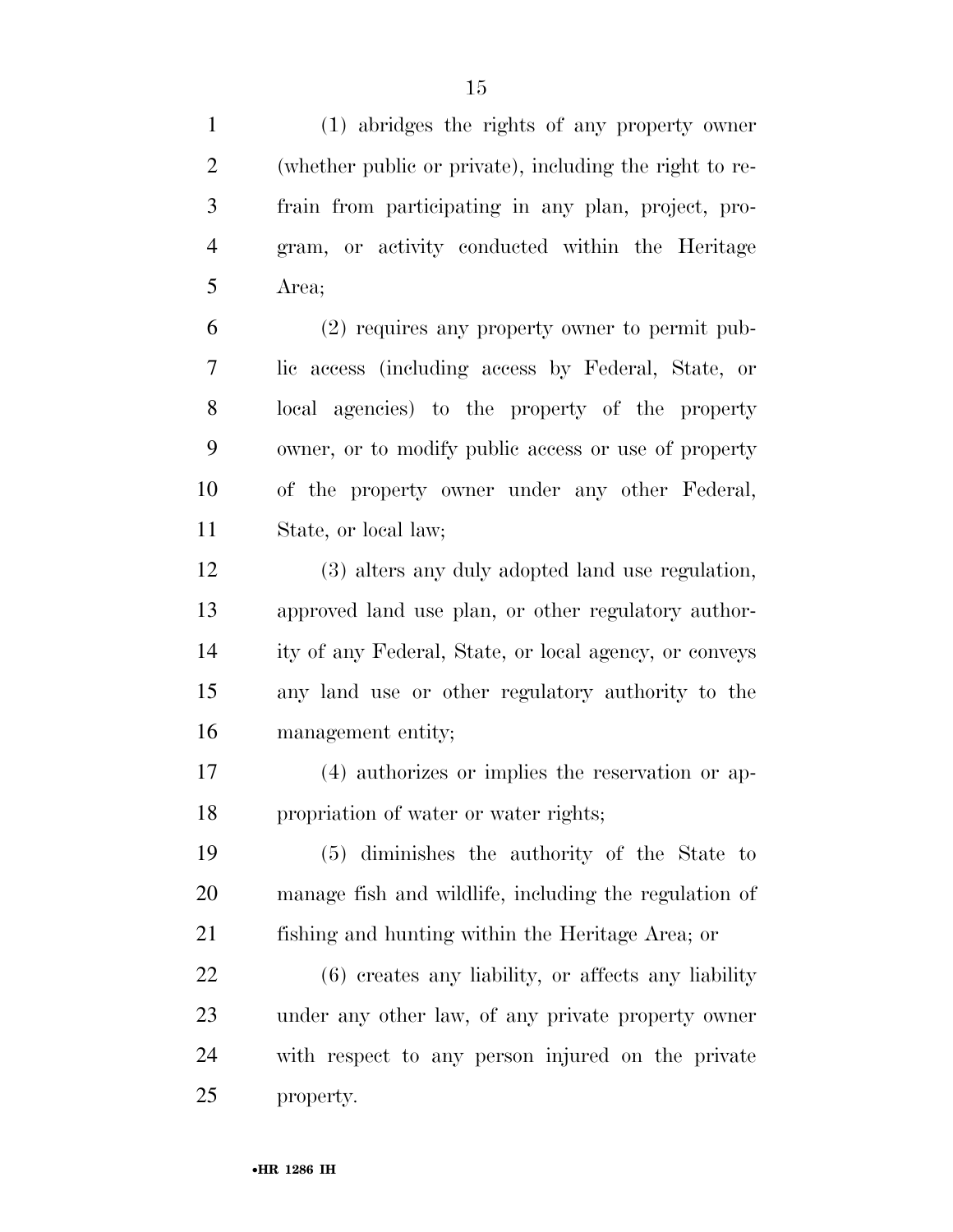## **SEC. 9. EVALUATION; REPORT.**

| 2      | (a) IN GENERAL.—Not later than 3 years before the      |
|--------|--------------------------------------------------------|
| 3      | date on which authority for Federal funding terminates |
| 4      | for the Corridor, the Secretary shall—                 |
| 5      | (1) conduct an evaluation of the accomplish-           |
| 6      | ments of the Corridor; and                             |
| $\tau$ | (2) prepare a report in accordance with sub-           |
| 8      | section $(c)$ .                                        |
| 9      | (b) EVALUATION.—An evaluation conducted under          |
| 10     | subsection (a) shall—                                  |
| 11     | (1) assess the progress of the management enti-        |
| 12     | ty with respect to-                                    |
| 13     | (A) accomplishing the purposes of this sec-            |
| 14     | tion for the Corridor; and                             |
| 15     | (B) achieving the goals and objectives of              |
| 16     | the approved management plan for the Cor-              |
| 17     | ridor;                                                 |
| 18     | (2) analyze the Federal, State, Tribal, local,         |
| 19     | and private investments in the Corridor to determine   |
| 20     | the leverage and impact of the investments; and        |
| 21     | (3) review the management structure, partner-          |
| 22     | ship relationships, and funding of the Corridor for    |
| 23     | purposes of identifying the critical components for    |
| 24     | sustainability of the Corridor.                        |
| 25     | $(c)$ REPORT.—                                         |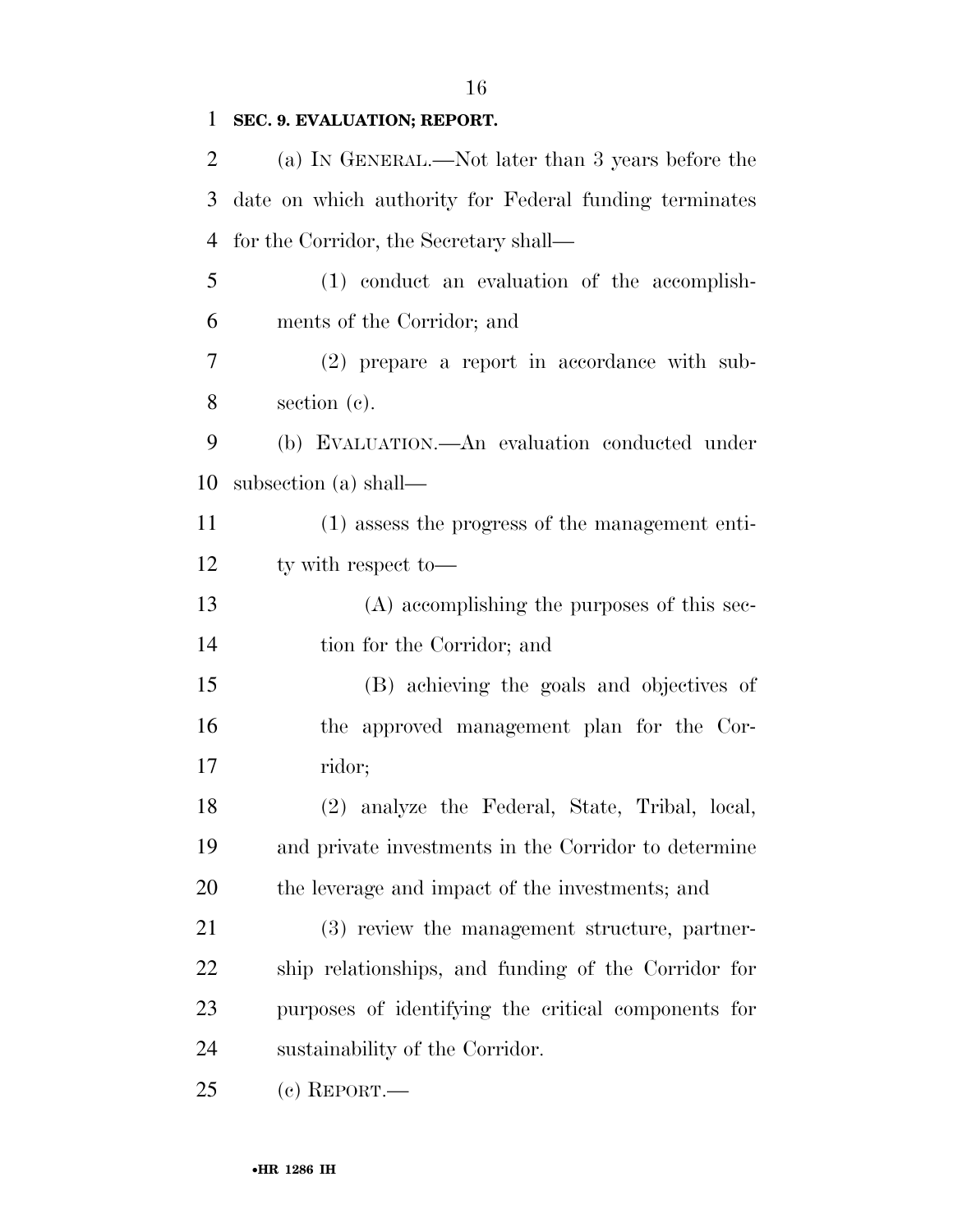| $\mathbf{1}$   | (1) IN GENERAL.—Based on the evaluation con-           |
|----------------|--------------------------------------------------------|
| $\overline{2}$ | ducted under subsection (b), the Secretary shall pre-  |
| 3              | pare a report that includes recommendations for the    |
| $\overline{4}$ | future role of the National Park Service, if any, with |
| 5              | respect to the Corridor.                               |
| 6              | (2) REQUIRED ANALYSIS.—If the report pre-              |
| 7              | pared under subsection (a) recommends that Federal     |
| 8              | funding for the Heritage Area be reauthorized, the     |
| 9              | report shall include an analysis of—                   |
| 10             | (A) ways in which Federal funding for the              |
| 11             | Corridor may be reduced or eliminated; and             |
| 12             | (B) the appropriate time period necessary              |
| 13             | to achieve the recommended reduction or elimi-         |
| 14             | nation.                                                |
| 15             | (3) SUBMISSION TO CONGRESS.—On completion              |
| 16             | of the report, the Secretary shall submit the report   |
| 17             | $to-$                                                  |
| 18             | (A) the Committee on Energy and Natural                |
| 19             | Resources of the Senate; and                           |
| 20             | (B) the Committee on Natural Resources                 |
| 21             | of the House of Representatives.                       |
| 22             | SEC. 10. FUNDING.                                      |
| 23             | There is authorized to be appropriated to carry out    |
| 24             | this section $$10,000,000$ , of which not more<br>than |
| 25             | \$1,000,000 may be made available in any fiscal year.  |